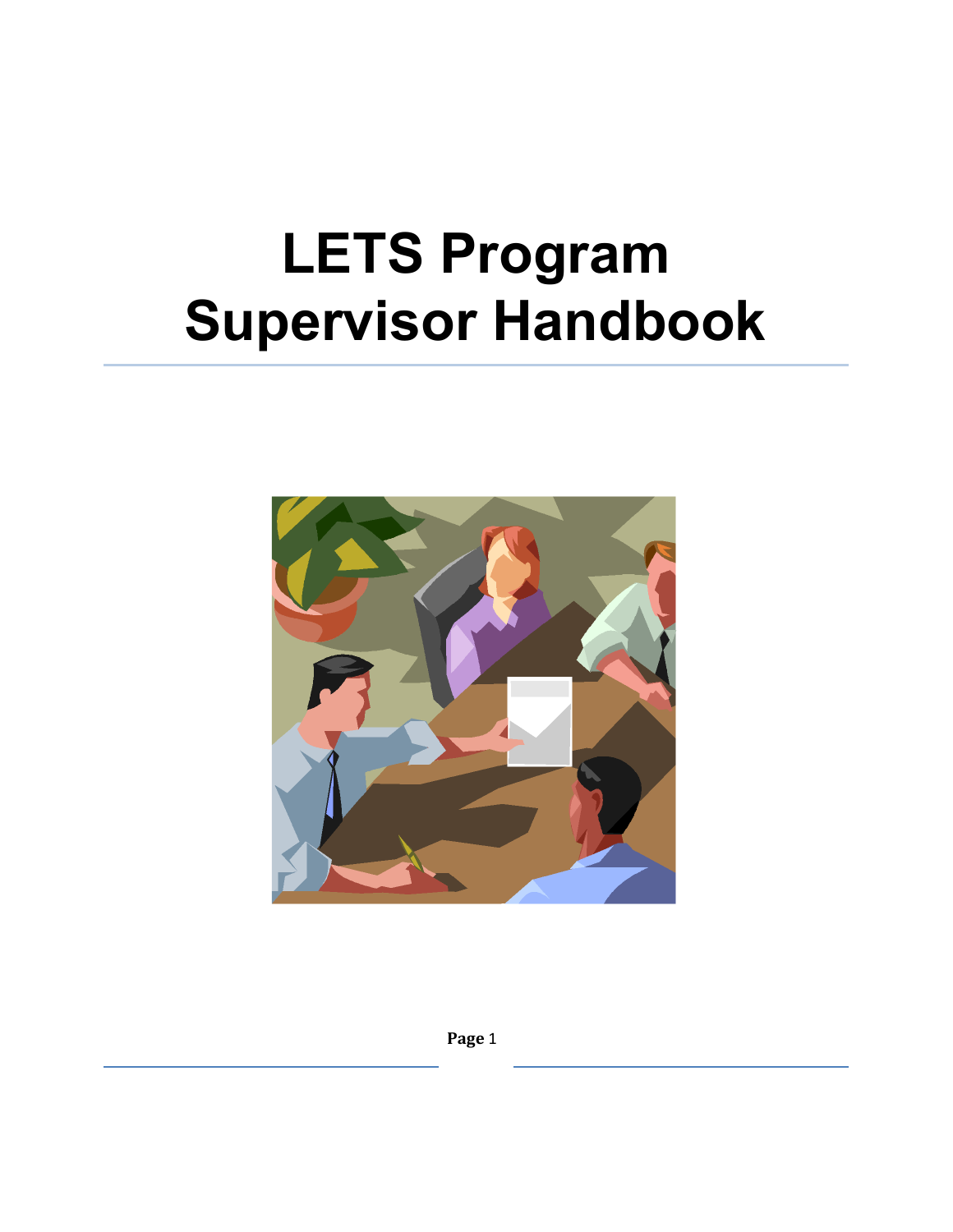## **The Site Supervisor's Role and Responsibility**

 college rules. The main role of a LETS Program site supervisor is to help students support and reinforce their education by assigning tasks related to their major. In addition to this, we ask that supervisors also assist HR staff in meeting the college guidelines for student worker employment. This means ensuring that student workers are continuing to be eligible to work in the program and that working conditions and tasks for student workers are appropriate and in compliance with

When it comes to hiring students for LETS jobs, it is the responsibility of the site supervisor to remember that everyone who qualifies for a LETS position has an equal opportunity. Please see the non-discrimination policy at the end of this document.

#### **LETS Program Staff Roles and Responsibilities**

The main role of the LETS Program Coordinator is to maintain and develop LETS Program policies and procedures. For this reason, we highly value the feedback of the LETS Program site supervisors. We hope that this handbook will provide you with answers to many of the questions we've heard over the years; however, if you have a question which is not addressed in this handbook, please contact us. We're here to help.

## **General Guidelines**

- ❖ Student worker positions in the LETS Program are reserved for:
	- o Technology-based jobs to help students gain experience and hands-on training related to their major.
	- o Positions where students directly help other students succeed.
	- o Positions based on student retention efforts.
- ❖ As specified under the Classified Contract, student workers MUST work under the direction of a permanent employee, and student workers must have a site supervisor or employee nearby when they are working.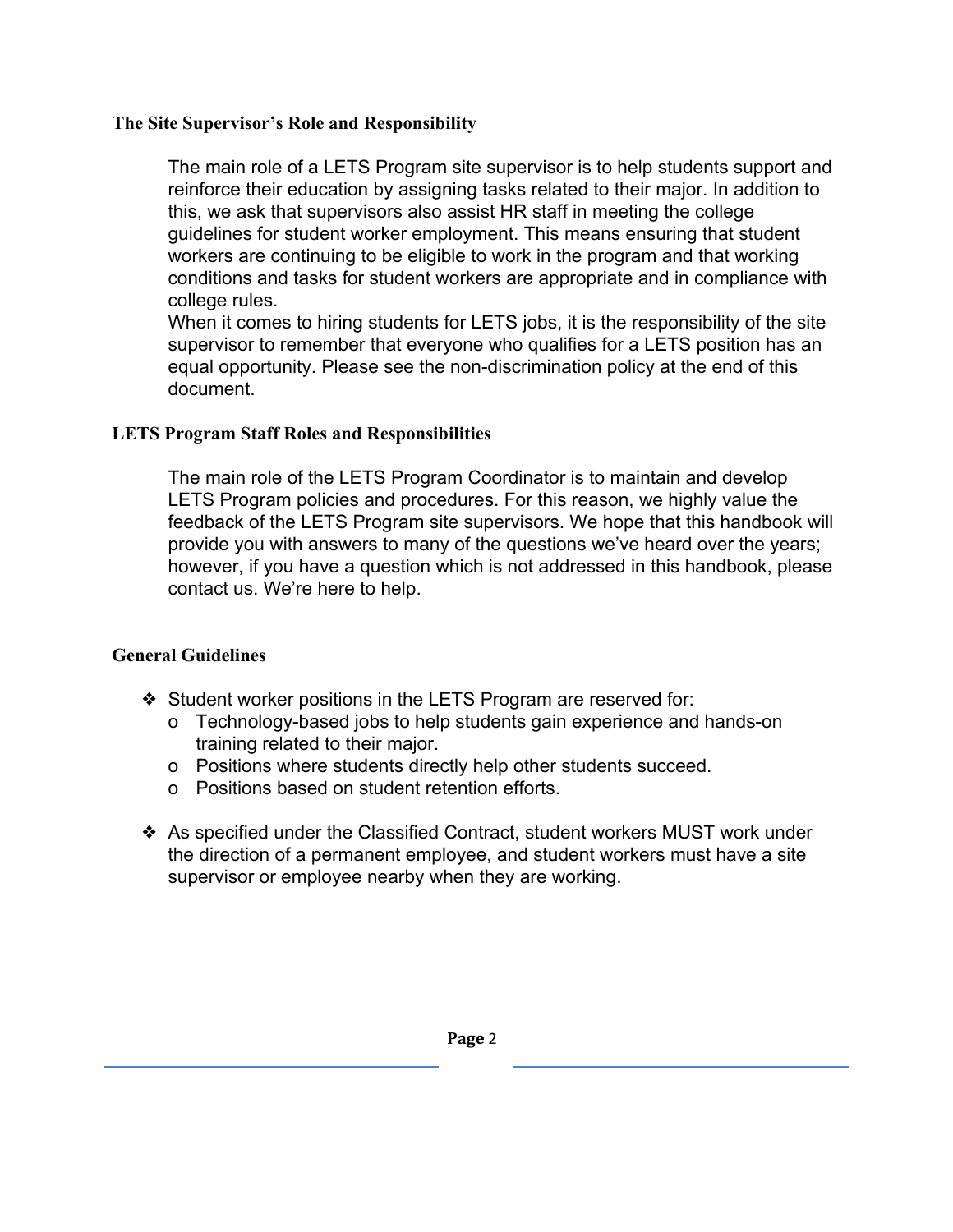- ❖ In order to be eligible to work, LETS Program student workers must be taking 6 credits. Enrollment status is checked regularly. Any student workers found to be taking less than 6 credits must stop working immediately.
- ❖ Student workers can only have one student worker job on campus at a time.
- ❖ LETS Program student workers cannot be eligible for federal work study funding. If a student has been awarded work study funding, then they must decline it in order to accept the LETS Program position.
- ❖ Student workers have a nine (9) term limit as a student worker at the college.

# **Hiring Student Workers**

- ❖ Once you receive your allocation you may begin hiring your student workers. Student workers may not begin working on the 2022-23 LETS allocation until July 1, 2022.
- ❖ Hiring Process:

o Once you receive your allocation, you may post your job on Lane Job Connection. The job posting must match what was submitted in your LETS Program Allocation Request Form to be approved.

o As the site supervisor, it is your responsibility to review the applicants that are in Lane Job Connection.

o It is also your responsibility to do interviewing.

If you have any questions about the hiring process, please do not hesitate to contact LETS Program staff.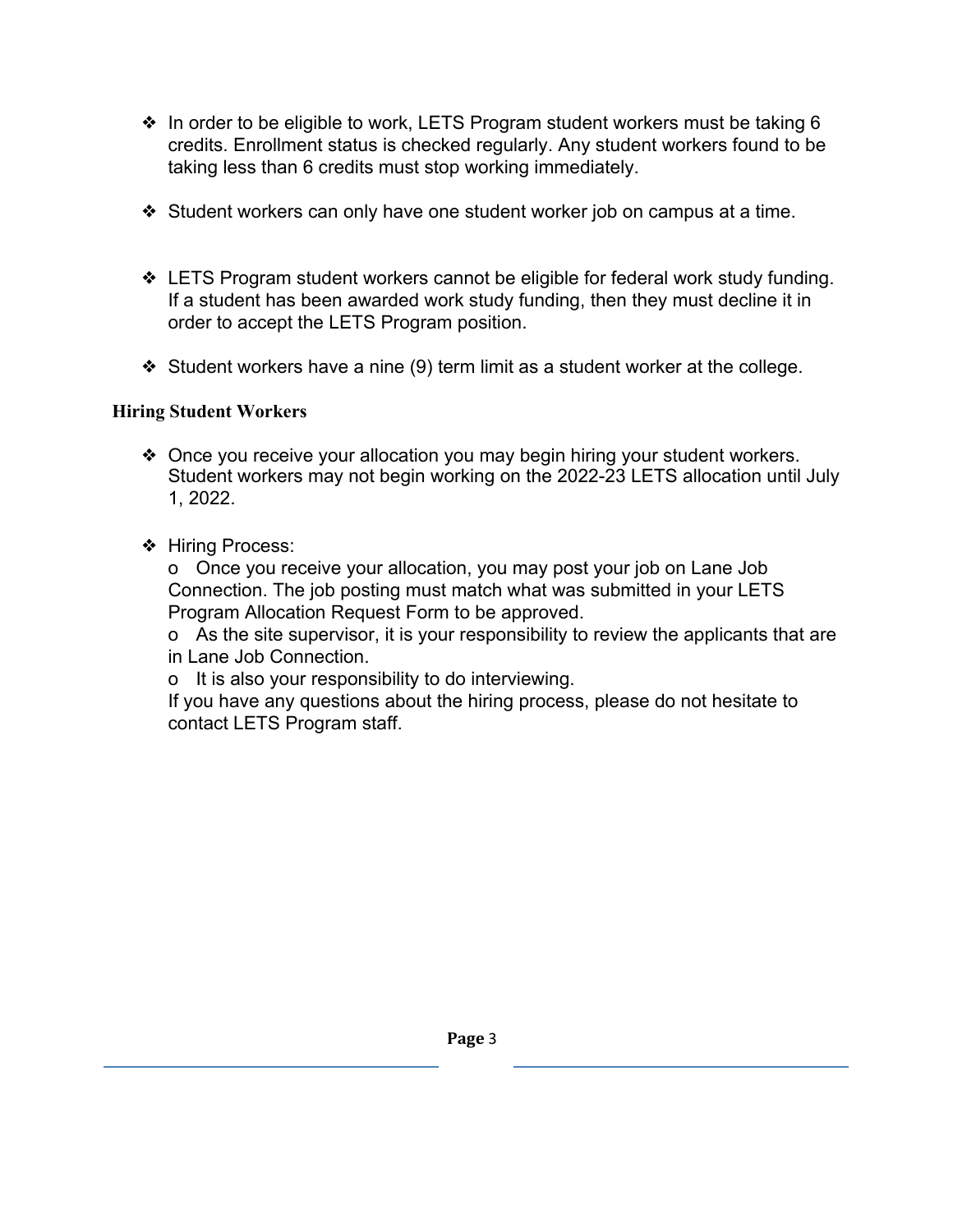#### ❖ **Student workers cannot work until:**

- o They have met with you or your staff in order to to fill out their hiring paperwork.
- o They are hired for their job in Lane job Connection and a copy of the hiring email is submitted to HR.
- o Their hiring paperwork (especially their I-9) is completed and is submitted to HR.
	- Please be sure to remind your student workers that they must present a government-issued photo ID and their social security card in order to complete their paperwork. Students who have worked on campus before are exempt from this request, as their ID and social security card are already on file with HR.
- ◆ It is common practice to provide student workers with an orientation to your department and their job. This orientation should involve:
	- o A discussion of emergency protocols and evacuation routes
	- o An explanation of job duties and expectations
	- o A discussion of the Student Code of Conduct
	- o And a discussion about FERPA guidelines

If you have questions or need assistance with this, please contact LETS Program staff.

#### **When Student Workers Leave**

- ❖ If you need to fire a student worker, please contact HR staff immediately. They will provide you with whatever guidance or support you need.
- ❖ If a student worker is leaving, no matter the reason, submit an ending PAF to HR staff immediately and let them know that the student worker's position has ended. If you wish to hire another student worker, please re-post the job listing in Lane Job Connection.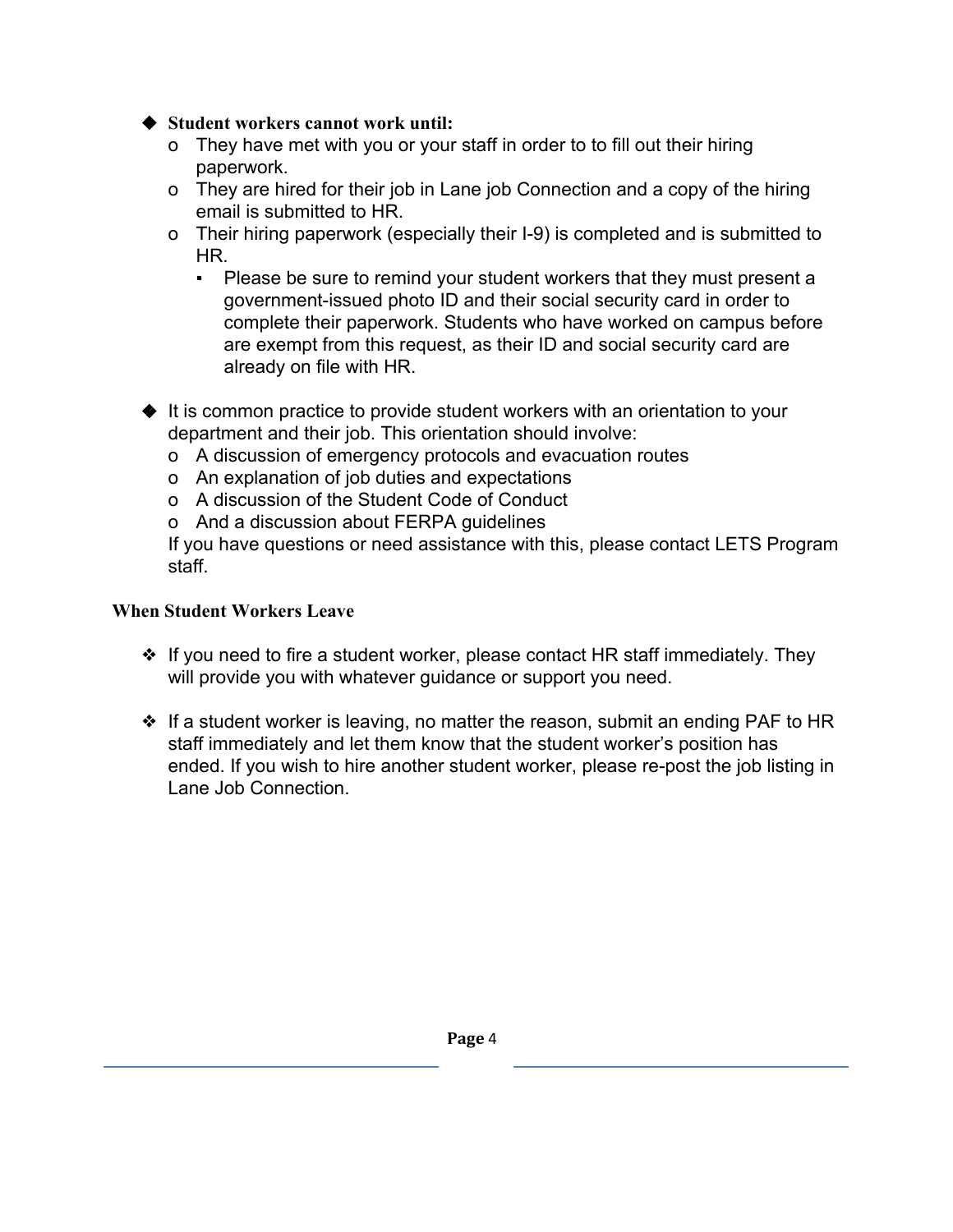# **Scheduling**

- ❖ Site supervisors may hire as many student workers as needed; provided that they are following the rules listed below and that they do not exceed their LETS allocation. **Overages must be covered with the Department's own budget.**
- ❖ Student workers are eligible for a fifteen minute break for every 4 hours worked and 30 minute unpaid lunch break for every 6 hours worked. Please ensure that your student worker is receiving adequate break time.
- ❖ Student workers can only work 15 hours per week.
- $\triangleq$  It is the responsibility of the site supervisor to schedule their student workers and to ensure that their student workers are not working more than 15 hours per week.
- ❖ Student workers cannot work on holidays or days the college is closed, such as in-service. During the COVID-19 college closure, student workers may work remotely only if your department has established a plan for real time supervision that includes access such as web conferencing or real time chat.